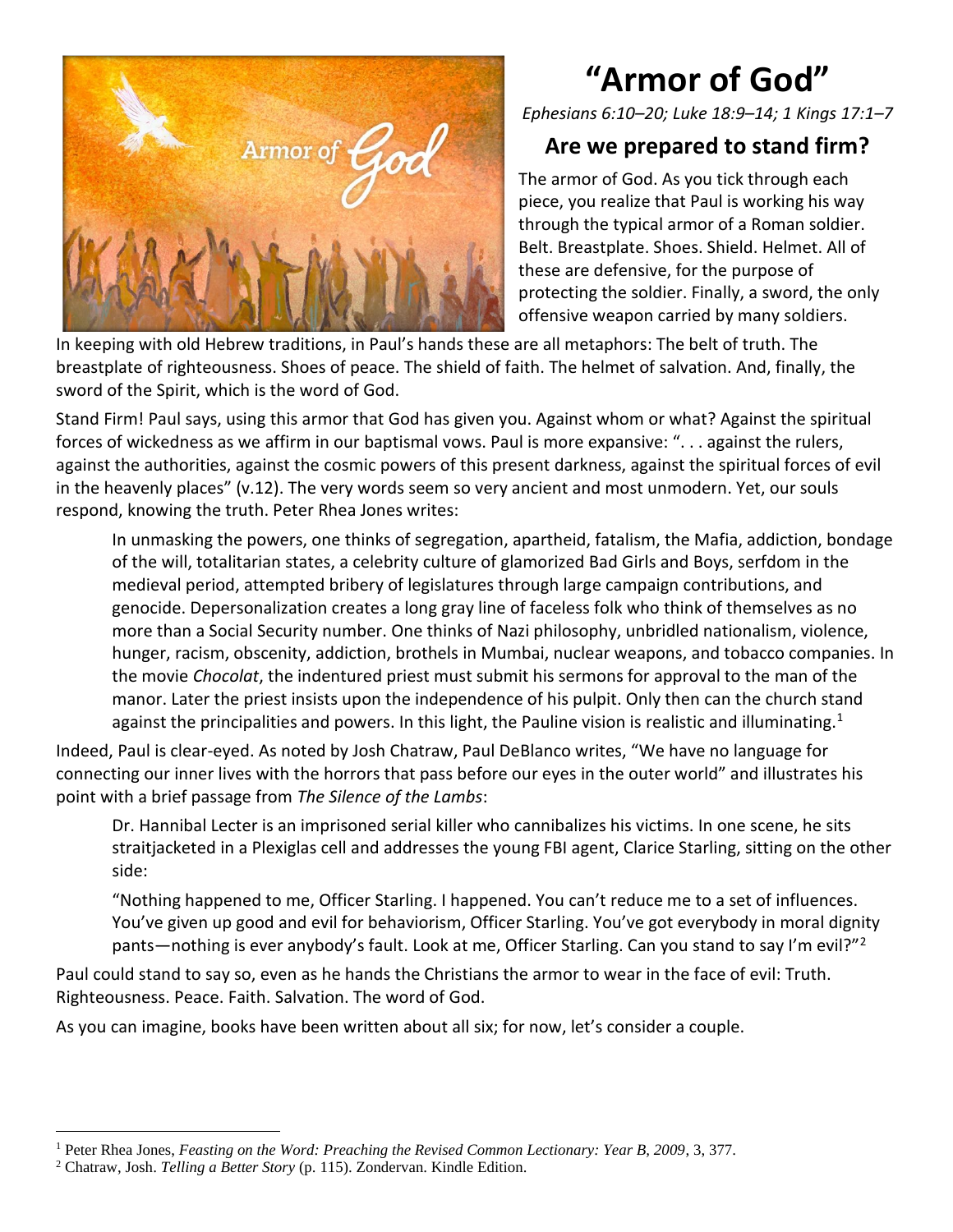## *Truth*

It is one thing to know the truth, it is another thing to be bold enough to speak it in the face of opposition. God came to Elijah, gave him a bit of unwelcome truth and told him to take it to King Ahab . . . the dreaded, truly awful Ahab. It is the mid-ninth century BC and Ahab would go on to provoke God's anger more than any of the kings of Israel before him or after.

What do we know about Elijah? Not much. We know nothing of his birth or his life before his ministry began. Elijah simply arrives on the scene unannounced and we're told only that he is a Tishbite, from Tishbe in Gilead, an area on the eastern side of the Jordan river. His name means "My god is the LORD."

"Speaking truth to power" is a phrase that's made its way into the American lexicon, though too often the power is in the eye of the beholder. A high-level presidential aide, upon assuming her responsibilities, told a reporter that she was there to speak truth to power. It had not yet sunk into her that she was now the power. We may toss the phrase around in our world but imagine that you stand before an ancient king who holds the power of life and death in his hands. Would you speak the truth to such power, even when it is a truth that the king doesn't want to hear?

In ancient Israel, most "prophets," at least those who claimed the job title in the king's court, were unwilling to be the messengers of bad news. 1 Kings 22 tells of hundreds of "prophets" in the court of King Jehoshaphat of Judah. The entire retinue told Jehoshaphat what he wanted to hear – that the king would enjoy victory in battle. However, one prophet, Micaiah, insisted upon telling the truth – Jehoshaphat would fail. Micaiah stood strong before the king, unwilling to water down or ignore the word that had been given him by God. Certainly, one mark of a true prophet of God was a willingness to tell the king or the entire community the truth they did not want to hear, regardless of the consequences to the prophet.

Elijah too is willing to come before a king and deliver bad news. Elijah tells Ahab that there will be a drought. At first glance, this looks like bad news that could come from any meteorologist who was brave enough to deliver the news. But this is no weather forecast. Baal, the Canaanite god, was the bringer of rain. And for people living in an arid climate like Israel, water was life. Thus, Baal was really the bringer of life . . . or so it seemed to Ahab and Jezebel, who had given themselves over to the worship of Baal.

Thus, when Elijah arrives at the king's doorstep and announces a drought, it is a direct challenge. It is as if Elijah says to Ahab, "You think your god brings the rain? Ha! My God, the LORD God of Israel, is going to bring a drought and there is nothing that your 'god' can do about it." It is really quite an "in your face" moment.

You can imagine how well Ahab took this "in your face" challenge. God wisely tells Elijah to run and hide from Ahab. He is to go to a certain wadi and hide out. God will command the ravens to come and feed Elijah. Elijah will survive the confrontation and go on to be one of the great prophets of Israel, a speaker of truth.

## *Righteousness*

Simply put, righteousness consists of doing right. For you and me that means doing what is right in God's eyes, no one else's. Luke alone includes in his gospel a parable from Jesus about a Pharisee and a tax collector. It goes like this.

Two men walked into the great temple in Jerusalem to pray.

One is a Pharisee. Educated and much respected by all. He attended to all his prayers and fasted twice a week. He tithed scrupulously. Indeed, the man was diligent in all such matters. And he made sure that everyone knew it. As he now makes sure God knows it. In the eyes of the world, this Pharisee is upright and righteous, the sort of man embraced by the Lord God Almighty.

The second man is a far different sort. A tax collector, despised by all and hated by many. Like Zacchaeus (Luke 19) he is probably a rich man given his trade. But he won't even look up while he prays and all he will say about himself is that he is a sinner, in need of God's mercy. That's it.